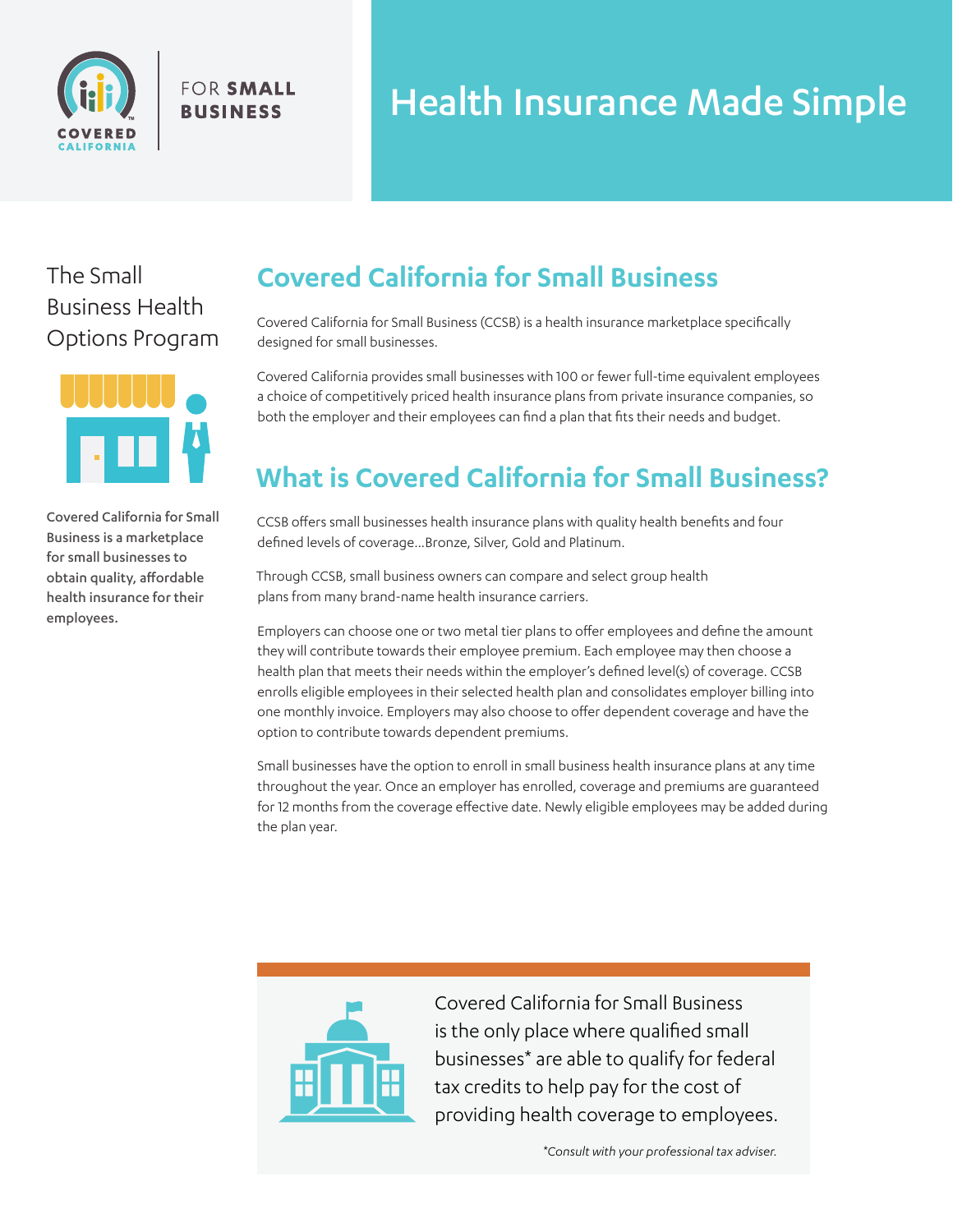

#### Health Insurance Made Easy

Do we have to offer employees insurance?



The health care law does not require small businesses with fewer than 50 full-time equivalent employees to offer health insurance for their employees. Although not required, employers often choose to offer health insurance to recruit and retain the best talent.

Small businesses that choose not to offer coverage can encourage their employees to contact Covered California to buy individual coverage for themselves and/or their families.

Employers with 50 or more full-time equivalent employees may be subject to penalties if they do not offer their eligible employees (and their dependents) the opportunity to enroll in minimum essential health coverage.

#### **What are your plan options?**

CCSB offers small businesses the ability to provide employees with more choices for health coverage at no additional cost by introducing a two-tier model called "Dual Tier Choice."

With Dual Tier Choice, employers select their contribution level and reference plan as before, but now employers can pick two adjoining metallic tiers – Bronze + Silver, Silver + Gold, or Gold + Platinum – to offer employees instead of just one.



Because employees have the opportunity to compare and select health plans at a variety of price points, the result is greater choice and coverage more closely tailored to individual needs.

# **Who is eligible to participate?**

Employers with 100 or fewer full-time-equivalent employees are eligible for coverage through CCSB. At least one employee must receive a W-2 tax form at the end of the year for the business to be eligible. If you are self-employed, without any employees, you are not eligible to enroll; however, Covered California's Individual Marketplace may be an option for you and your dependents.

Employees that are eligible for coverage include:

- Full time employees  $(30 +$  hours per week)
- Part-time employees (20-29 hours per week) at the employer's discretion

#### Adult Dental

Employers have the option of offering stand-alone voluntary dental coverage for adults. Dental benefits are employee paid with no additional cost to employers, allowing businesses to expand benefit offerings without increasing benefits cost.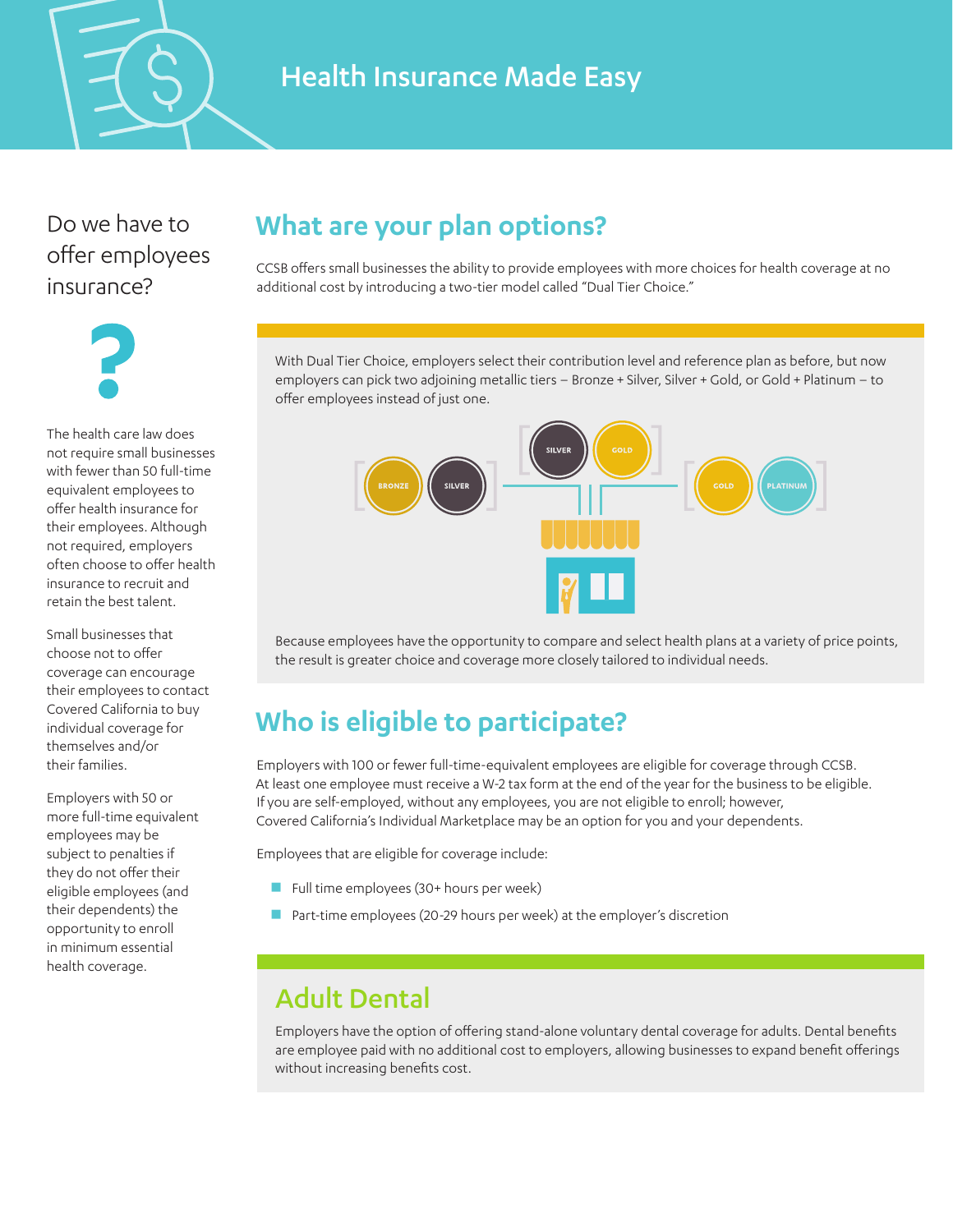

## **How will CCSB help your business?**

**Competitive advantage.** Providing health insurance helps keep your employees healthy, happy and productive. Covered California for Small Business offers quality coverage to help attract and retain top talent for your business. Also, preventing illness reduces absenteeism and increases productivity.

**Expanded and affordable options.** You have the option to choose the level(s) of coverage to offer employees, compare health plan benefits, and premiums, and ultimately make the best decision for your business and budget. Qualified businesses may be eligible for a tax credit by purchasing health insurance through Covered California for Small Business.

**Employer control, employee choice.** Covered California allows employers to choose which level(s) of coverage to provide their employees and how much to contribute toward premiums. Each employee may then choose a health plan that meets their needs within the coverage levels.

**Enrollment tools and support.** Employers can receive in-person enrollment assistance at no cost from Certified Insurance Agents.

**Online account management.** Manage employee enrollment, including renewals and terminations, and upload change forms for employees switching plans or updating information.

#### **Will your business be eligible for tax credits?**

As a small business owner, you may qualify for a federal tax credit to help offset the cost of providing health insurance to your employees. To qualify for a tax credit, employers must contribute at least 50 percent of the employee premium costs.

Currently, federal tax credits are only available to groups that purchase health insurance through Covered California for Small Business. The maximum available tax credit is 50 percent of insurance premium expenses and is available for a total of two consecutive years.

The employer tax credit will depend on a number of factors, including the number of full-time equivalent employees and the amount you contribute toward premiums. Generally, small businesses that have fewer than 25 full-time-equivalent employees and pay an average annual salary of less than \$54,000\* a year will be eligible for the tax credit. Employers with fewer than 10 full-time-equivalent employees with wages averaging less than \$26,000\* per year may be eligible for the maximum tax credit amount.

The table in the right hand panel illustrates the tax credits to help employers —

including tax-exempt employers — with fewer than 25 full-time-equivalent employees. The amount of the tax credit cannot exceed the total income and Medicare tax required to withhold from employees' annual wages, plus your share of the Medicare tax. Nonprofit or tax-exempt employers must meet the same criteria as other small businesses; however, their tax credits will be somewhat lower.

There are resources available from Covered California that can help you understand your potential eligibility for tax credits.

Visit: **bit.ly/CCSBtaxcredit** to learn more.

Visit us at MyCCSB.com to view your consolidated monthly invoices online and pay through the PayNow function.



**FOR SMALL BUSINESS**